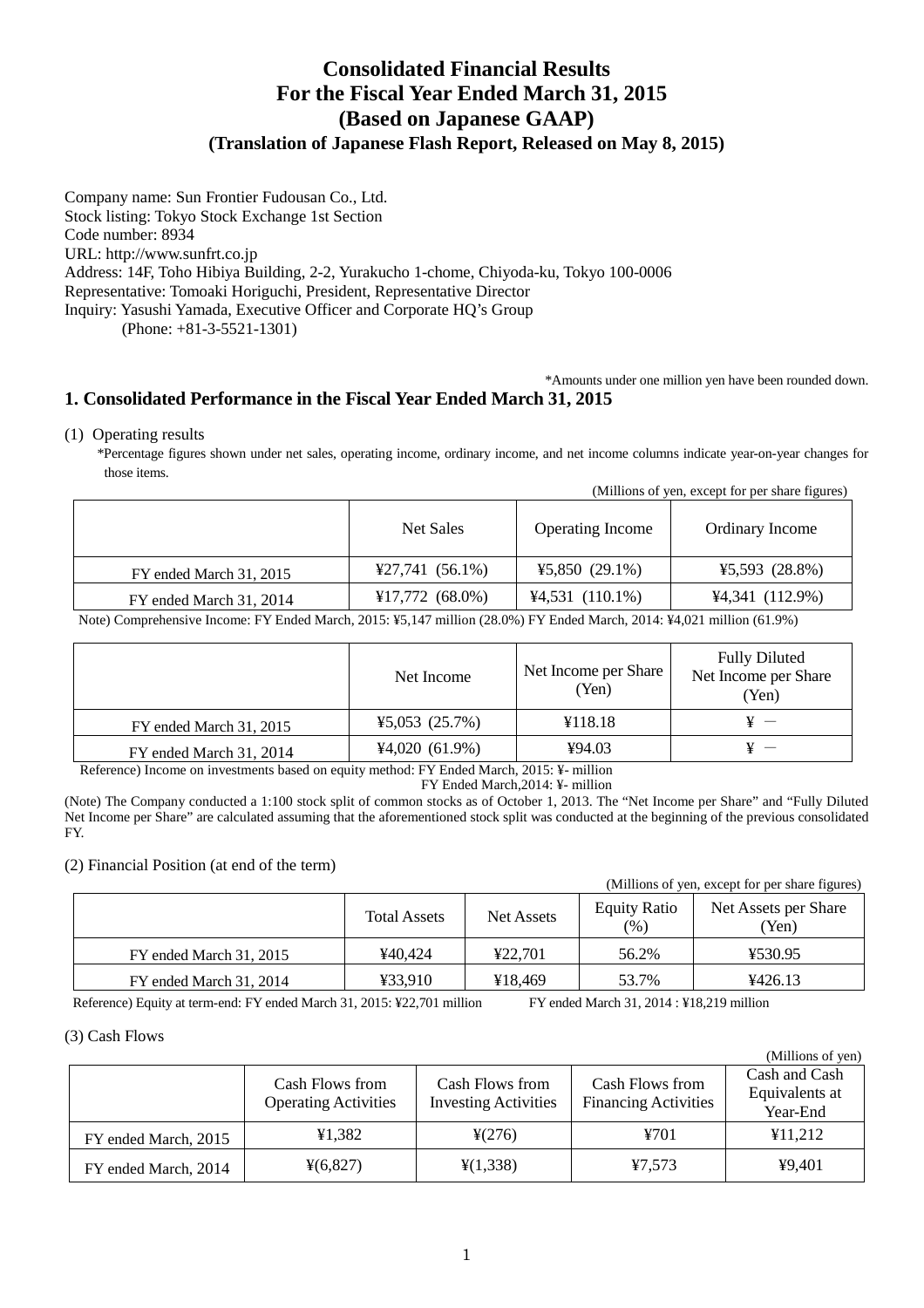## **2. Cash Dividends**

|                                       | Cash Dividends per Share (Yen) |                            |                          |          | Total           | Payout ratio                   | Net asset      |                                 |
|---------------------------------------|--------------------------------|----------------------------|--------------------------|----------|-----------------|--------------------------------|----------------|---------------------------------|
|                                       | 1st quarter<br>period          | 2nd quarter<br>period      | 3rd quarter<br>period    | Year end | Annual<br>total | Dividends<br>(Millions of yen) | (Consolidated) | dividend rate<br>(Consolidated) |
| FY Ended March, 2014                  |                                | $\text{\textsterling}0.00$ |                          | 13.50    | 13.50           | 577                            | 14.4           | 3.5                             |
| FY Ended March, 2015                  | -                              | $\text{\textsterling}0.00$ | $\overline{\phantom{0}}$ | 16.50    | 16.50           | 705                            | 14.0           | 3.4                             |
| FY Ended March, 2016<br>(Projections) | -                              | ¥0.00                      | $\overline{\phantom{0}}$ | 17.50    | 17.50           |                                | 14.1           |                                 |

(Note) The Company conducted a 1:100 stock split on October 1, 2013.

# **3. Projections for Consolidated Performance in the Fiscal Year Ending March 31, 2016**

**(From April 1, 2015 to March 31, 2016)** \*Percentage figures are indicated year-on year changes for those items.

| (Millions of yen, except for per share figures) |                   |                         |                 |                 |                |
|-------------------------------------------------|-------------------|-------------------------|-----------------|-----------------|----------------|
|                                                 |                   |                         |                 |                 | Net Income per |
|                                                 | Net Sales         | <b>Operating Income</b> | Ordinary Income | Net Income      | Share          |
| FY Ending March, 2016                           | $433,000(19.0\%)$ | 46,300(7.7%)            | 46,000(7.3%)    | $45,300(4.9\%)$ | ¥123.96        |

## **4. Others**

(1) Changes in significant subsidiaries during the period (changes in specified subsidiaries resulting in changes in scope of consolidation): None

Newly companies: —

Excluded companies: —

(2) Changes in accounting principles, procedures and presentation methods

- 1) Changes caused by revision of accounting standards: None
- 2) Changes other than those included in 1): None
- 3) Changes in accounting estimates: None
- 4) Restatement of corrections: None
- (3) Number of shares issued and outstanding (common shares)
	- 1) Number of shares issued and outstanding at the end of the period (including treasury stock):

FY ended March 31, 2015: 42,755,500 shares

FY ended March 31, 2014: 42,755,500 shares

2) Number of treasury stock at the end of period:

FY ended March 31, 2015: 143 shares

FY ended March 31, 2014: 100 shares

3) Weighted average number of shares for the period:

FY ended March 31, 2015: 42,755,368 shares

FY ended March 31, 2014: 42,755,454 shares

(Note) The Company conducted a 1:100 stock split of common stocks as of October 1, 2013. The number of shares issued and outstanding (common shares) is calculated assuming that the said stock split was conducted at the beginning of the previous consolidated FY.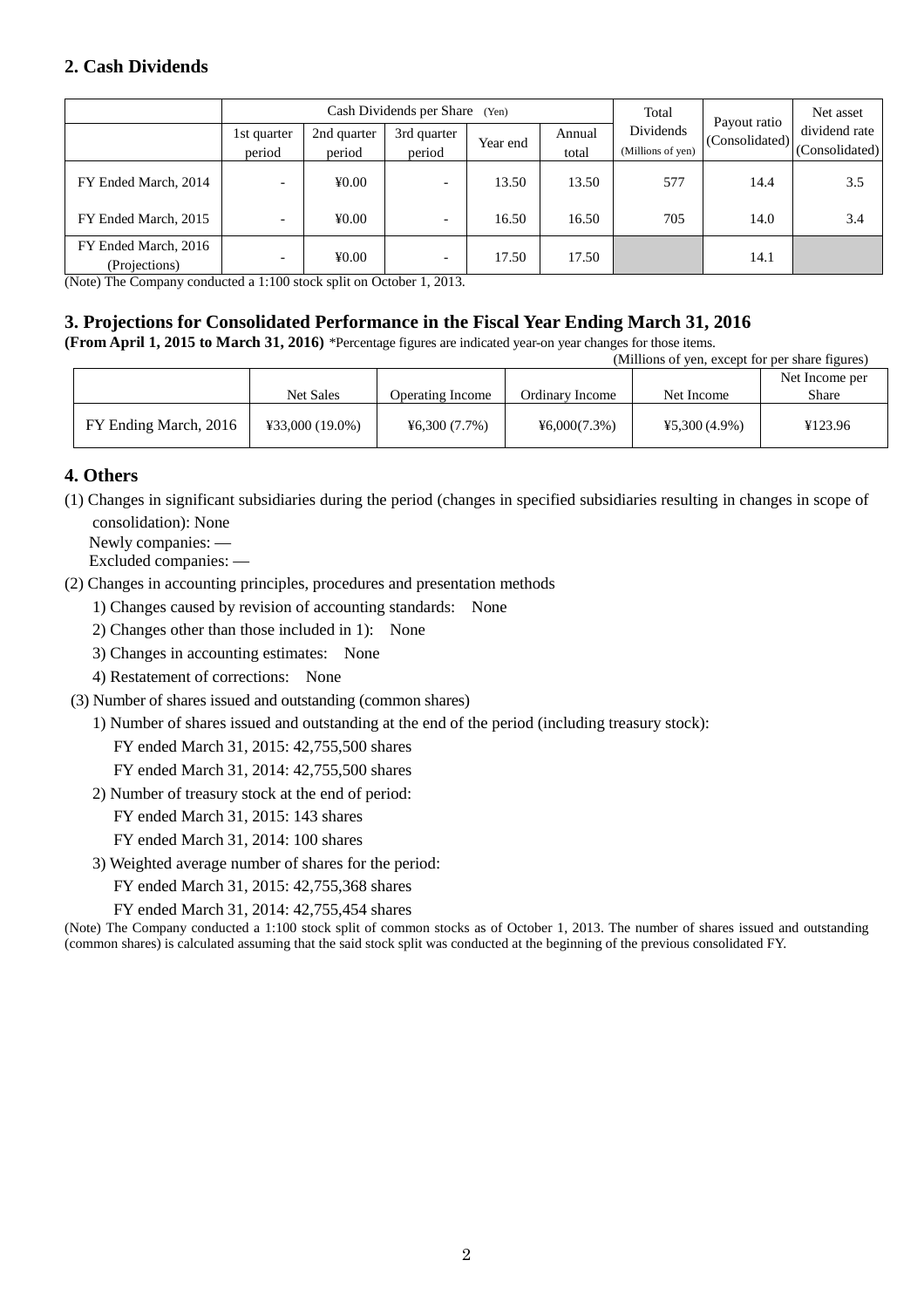## **Reference: Overview of Non-consolidated Performance**

1. Non-consolidated Performance in FY ended March 31, 2015 (from April 1, 2014 to March 31, 2015)

(1) Operating Results

\*Percentage figures shown in the net sales, operating income, ordinary income, and net income columns indicate year-on year changes for those items.

|                      | Net Sales         | <b>Operating Income</b> | Ordinary Income  | Net Income       |
|----------------------|-------------------|-------------------------|------------------|------------------|
| FY Ended March, 2015 | $425,012$ (45.8%) | $45,594$ (19.8%)        | $45,359$ (19.1%) | 4,940(21.6%)     |
| FY Ended March, 2014 | $¥17,152$ (78.3%) | $44,668$ (130.2%)       | $4,501$ (135.6%) | $44,063$ (66.9%) |

|                      | Net Income per Share (Yen) | <b>Fully Diluted Net Income per Share (Yen)</b> |
|----------------------|----------------------------|-------------------------------------------------|
| FY Ended March, 2015 | ¥115.56                    |                                                 |
| FY Ended March, 2014 | ¥95.03                     |                                                 |

(Note) The Company conducted a 1:100 stock split of common stocks as of October 1, 2013. The "Net Income per Share" and "Fully Diluted Net Income per Share" are calculated assuming that the said stock split was conducted at the beginning of the previous consolidated FY.

## (2) Financial Position

(Millions of yen, except for per share figures)

(Millions of yen, except for per share figures)

|                      | <b>Total Assets</b> | Net Assets | Equity Ratio (%) | Net Assets per Share (Yen) |
|----------------------|---------------------|------------|------------------|----------------------------|
| FY Ended March, 2015 | ¥39.801             | ¥22.528    | 56.6%            | ¥526.91                    |
| FY Ended March, 2014 | ¥32.065             | ¥18.164    | 56.6%            | ¥424.84                    |

Reference: Equity at term-end: FY Ended March, 2015: ¥22,528 million

FY Ended March, 2014: ¥18,164 million

## ※Indication of audit procedure implementation status

This financial results report is exempt from audit procedure based upon the Financial Instruments and Exchange Act. It is under the audit procedure process at the time of disclosure of this report.

## ※Appropriate use of projections for performance, other notes

The projections for performance in this report contain forward-looking statements based on information available to the Company at the date of publication, and on certain set assumptions that have been deemed reasonable. Actual earnings may vary greatly in accordance with a wide range of factors. Refer to section 1. Analysis results of Operations and Financial conditions (1) Analysis of the Results of Operations on page 5 for assumptions used for projections and the notes on the use of the projections.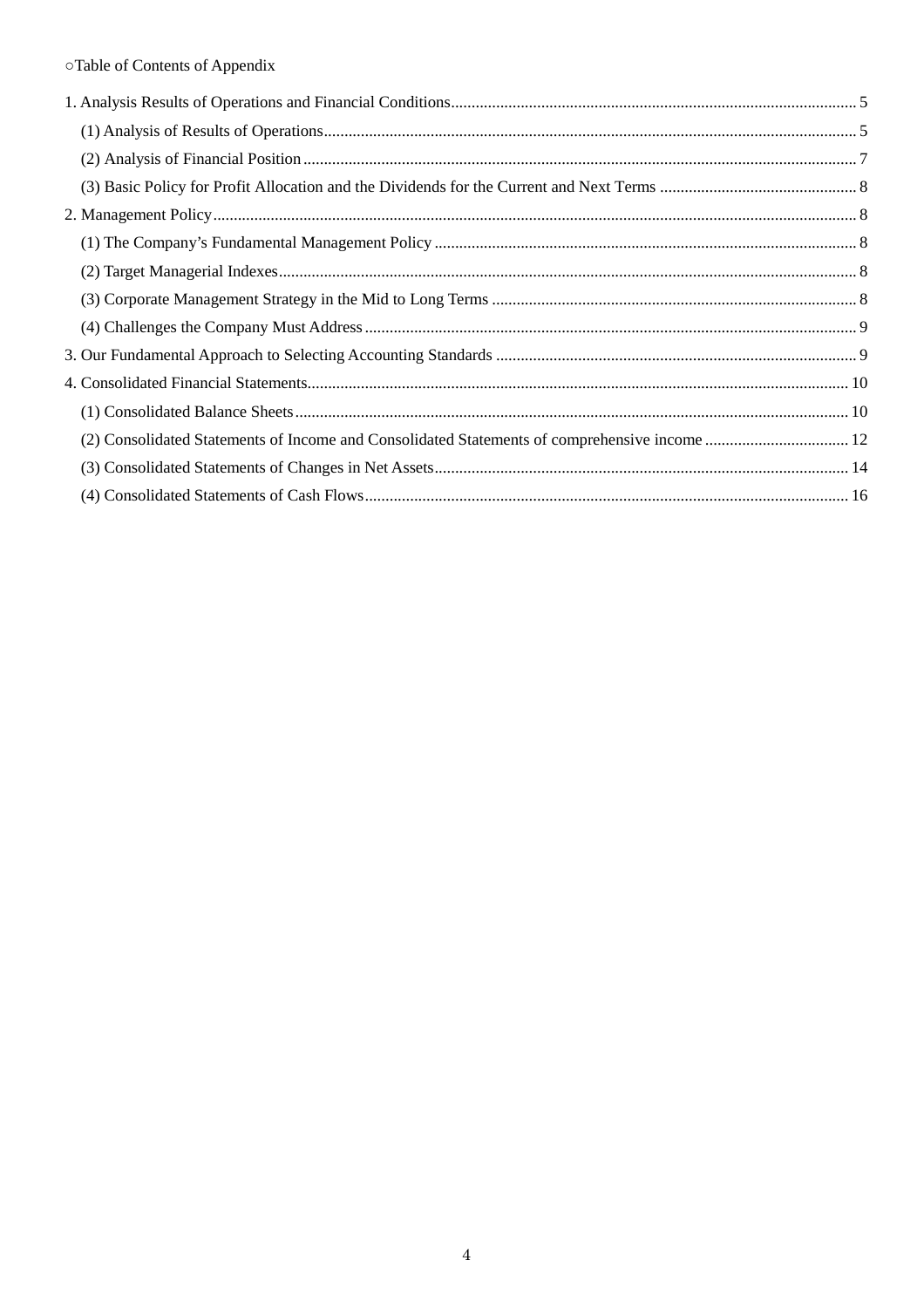### **1. Analysis Results of Operations and Financial Conditions**

#### (1) Analysis of Results of Operations

 With regard to the Japanese economy during this consolidated fiscal year, although the recovery of consumption was somewhat sluggish in the wake of the hike in consumption tax in April 2014, thanks to the Bank of Japan's assertive monetary easing measures and mobile financial policy as well as under the influence of the weak yen and the drop in crude oil prices, etc, the economy experienced moderate recovery with improvements being seen not only in corporate profits but also in capital investment and in the employment situation.

In the real estate industry to which our company and our consolidated subsidiaries (hereinafter, "our corporate group") belong, there was a marked improvement in the vacancy rate in the city-center office building market, and the rent level is also showing moderate improvement. In addition, on the back of factors such as favorable financing conditions and the weak yen, there was an increase in the inflow of capital into the real estate market from both foreign and domestic investors. Investors' drive to invest remains as high as ever, with a marked decrease in returns being seen particularly on prime city-center real estate.

In such an environment, our corporate group focuses on the utilization and distribution of small to medium-sized office building in the urban center of Tokyo, and has helped building owners solve various troubles regarding real estate. We create multifaceted earning opportunities by providing each customer with one-stop services based on philosophy-based business model, including proposal and order receipt for the rental, brokerage of sale, management, maintenance, remodeling, and renovation of buildings; consultation regarding inheritance, tax affairs, etc. in collaboration with specialists; the insurance for delinquency in rent payment, etc.

In addition, by capitalizing on the knowledge and know how that we have gained through delivering these various services, and by linking up some of their various functions, we have been proactively working to develop real estate revitalization projects that generate substantial added value. We have accumulated the know-how and experience of restoration of mainly office buildings in 5 cities in the center of Tokyo (Chiyoda, Chuo, Minato, Shinjuku, and Shibuya), for example, optimal change in use to vitalize the surrounding area and renovation placing importance on comfort to the occupants, with our capability of finding tenants based on our familiarity with local areas. On July 1, 2014, we established the new Kojimachi branch with the aim of further enriching our service that is deeply rooted in the localities it serves.

As for procurement of real estate, we obtain information on good real estate from leading real-estate companies and trust banks, and also an increasing number of pieces of information from "Kyoeikai (Co-prosperity Association)," which is our original network of affiliates. In addition, we have worked to establish competitive procurement routes through activities, for example, solving building owners' worries, complaints, etc. will contribute to the direct procurement of real estate.

As a result, our operating results for the fiscal year ended March 2015 were as follows:

Sales of ¥27,741 million (up by 56.1% from the previous fiscal year), operating income of ¥5,850 million (up by 29.1%), and ordinary income of ¥5,593 million (up by 28.8%). Net income was ¥5,053 million (up by 25.7%).

The performance of each segment is as follows.

#### *Real Estate Revitalization*

From the procurement stage, our corporate group starts a "production" process through which we aim to put the property to the best use possible. By carefully researching real estate leasing market on a daily basis to collect knowledge and injecting and linking each section's experience, technologies, and knowledge of planning, building management, construction, etc., we will gestate feasible plans. In addition, we emphasize the fact that the more satisfied the residents, the more satisfied the owner: through frequent interactions with residents, we look for all possible ways to make the property more comfortable and convenient for them to use, and address any challenges quickly and carefully, and thereby prevent residents from leaving midlease and achieve high rates of utilization.

In this way, we strive to maximize the profitability of real estate — renovating even real estate that has a low rate of utilization or that needs renewal in a way that meets the needs of the owner and society, and reviving real estate with high utilization rates — before selling it on to asset holders, wealthy individuals and corporations.

By continuing to provide fast and responsive services even after the sale (including hardware and software management of real estate, pro-active response to faults, solving owner difficulties and responding to new demands), we deliver the property as a composite package of added value that even extends to post-sale follow-up service.

As for the replanning business, we determined target buyers at the stages of procurement and commercialization, pursued not only rate of return, but also "values" suited for target clients, including the locational characteristics and rarity of each property, stability as assets, and merits regarding taxation. Through these efforts, we sold 29 buildings (19 buildings in the previous year) and both sales and profits increased from the previous year. We also engaged in the commercialization of real estate to be sold in this term, and the procurement of real estate to be sold in the next term or later.

As for the rental building business, we purchased and retained properties according to our retention criteria, and, by capitalizing on the real estate management skills that we developed working in rental brokerage, property management, construction solutions and delinquent rent guarantee services, we have maintained a high rate of utilization and secured stable rental income. In the current fiscal year, as a result of higher rental income from renovated properties that are in the process of commercialization, we saw an increase in both sales and profits year-on-year.

In the real estate securitization business, etc., sales and profits increased from the previous year, because of the income from the sale of real estate for joint investment held by a special-purpose company, etc.

As a result of the above activities, sales were ¥24,279 million (up by 69.5% from the previous fiscal year) and segment income was ¥6,270 million (up by 33.7%).

### *Real Estate Brokerage*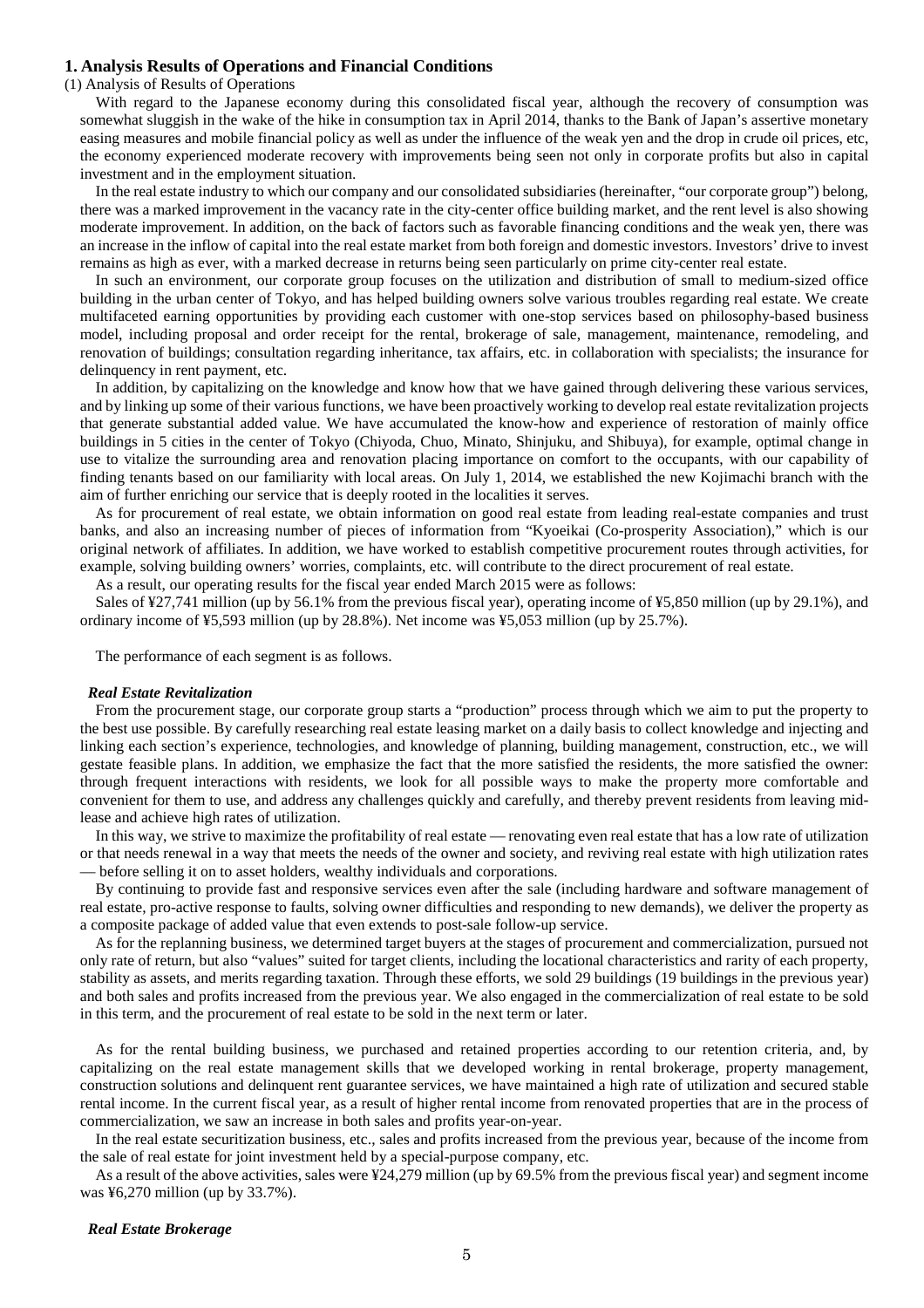In the sales brokerage business, we were not able to swiftly respond to the shift from the buyers' market to the sellers' market (that is, the steep drop in rate of return) as the market got thriving and competitions were getting fierce, and so the number of orders we received declined. As a result, sales and profits decreased.

In the rental brokerage business, while occupancy rates were improving in the market, we engaged in not only finding tenants, but also solving various troubles about building managements for building owners. As a result, sales and profits remained flat from the previous year.

As a result of the above activities, sales were ¥1,239 million (down by 23.5% from the previous fiscal year) and segment income was ¥1,047 million (down by 17.4%).

Both businesses contribute to the increase in income of the entire corporate group, by procuring and selling our own properties, finding tenants for buildings that are being renovated, and undertaking building management.

#### *Property Management*

In the property management business, we strove to boost resident satisfaction by providing meticulous service, and managed to maintain a high residency rate in the buildings we manage. After moving to leverage this high residency rate record to increase the number of buildings under our management, at the end of the past fiscal year we were managing 49 more buildings compared to the end of the previous year (a 21.6% increase), as can be seen in the table below. In addition, we worked to generate business opportunities, such as brokerage and construction orders and switchovers to fair rent contracts, and pushed ahead with our leasing business that boasts an intimate familiarity with the locality. These initiatives resulted in a steady increase in customer numbers. Further, although the occupancy rate dropped temporarily at the end of this period after some vacancies arose because of the relocation of some major tenants at the beginning of this year, occupancy rate has since recovered thanks to the gradual influx of contracts with new tenants. We have also offered continuous services linked with other businesses, as the clients who purchased real estate through our replanning or sales brokerage business entrust us with the management of buildings after purchase. As a result, sales and profits increased from the previous year.

|                            | End of Mar. 2013 | End of Mar. 2014 | End of Mar. $2015$ |
|----------------------------|------------------|------------------|--------------------|
| No. of entrusted buildings | 183              | 227              | 276                |
| Operation rate             | 94.9%            | 97.1%            | $92.9\%$           |

As for the building maintenance business, we made efforts to improve our earning system by refraining from receiving unprofitable orders by bidding, further strengthening the height (such as building exterior wall) cleaning and repairing which are our strong points, and increasing transactions in cooperation especially with the property management section for enhancing the synergy with existing businesses. As a result, sales and profits increased from the previous year.

As a result of the above activities, sales were ¥1,325 million (up by 20.6% from the previous fiscal year) and segment income was ¥595 million (up by 25.7%).

#### *Other Businesses*

As for the construction solution business, although the number of replanning transactions increased, the ratio of in-company transactions also increased, and consequently sales increased and profits decreased from the previous year.

In the delinquent rent guarantee business, we concentrated on the popularization of new product plans in the market and the cooperation with affiliated companies, and so the number of transactions was healthy. Consequently, sales and profits increased from the previous year.

As a result of the above activities, sales were ¥897 million (up by 22.8% from the previous fiscal year) and segment income was ¥349 million (up by 11.7%).

#### *Outlook for Next Year*

As for the Japanese economy, the Bank of Japan's continued monetary easing measures and the government's steady implementation of its growth strategy has continued to underpin economic growth, and with the rising wages that have come in response to increased corporate profits and a shortage of manpower anticipated to lead to a rise in consumption, overall the economic situation is expected to remain robust.

As for the environment surrounding the real estate industry to which our corporate group belongs, occupancy rate are expected to remain high, boosted by recovering corporate earnings. Furthermore, the increasing numbers of foreign tourists visiting Japan has enlivened urban commercial facilities, and the influx of real estate investment not only from within Japan but also from Asia and other foreign countries seems set to gain even greater momentum.

Against this backdrop, our corporate group will stay focused on working, as professionals in real estate utilization, to integrate and effectively combine our diverse specialized services, strive to deliver even better quality by strengthening our internal systems, work exhaustively to develop services and products that are sought after by building owners, asset holders and wealthy individuals, emphasize profit and manage risk, and aim to achieve solid growth as a highly profitable forward-moving company.

Through these efforts, as for the consolidated earnings forecast for the term ending March 2016, we estimate sales of ¥33,000 million (19.0% increase), operating income of ¥6,300 million (7.7% increase), ordinary income of ¥6,000 million (7.3% increase), and net income of ¥5,300 million (4.9% increase).

It should be noted that the above earnings forecast was drafted based on information that was available to us on the date of publication. Actual earnings may for various reasons turn out to be different from those forecasted.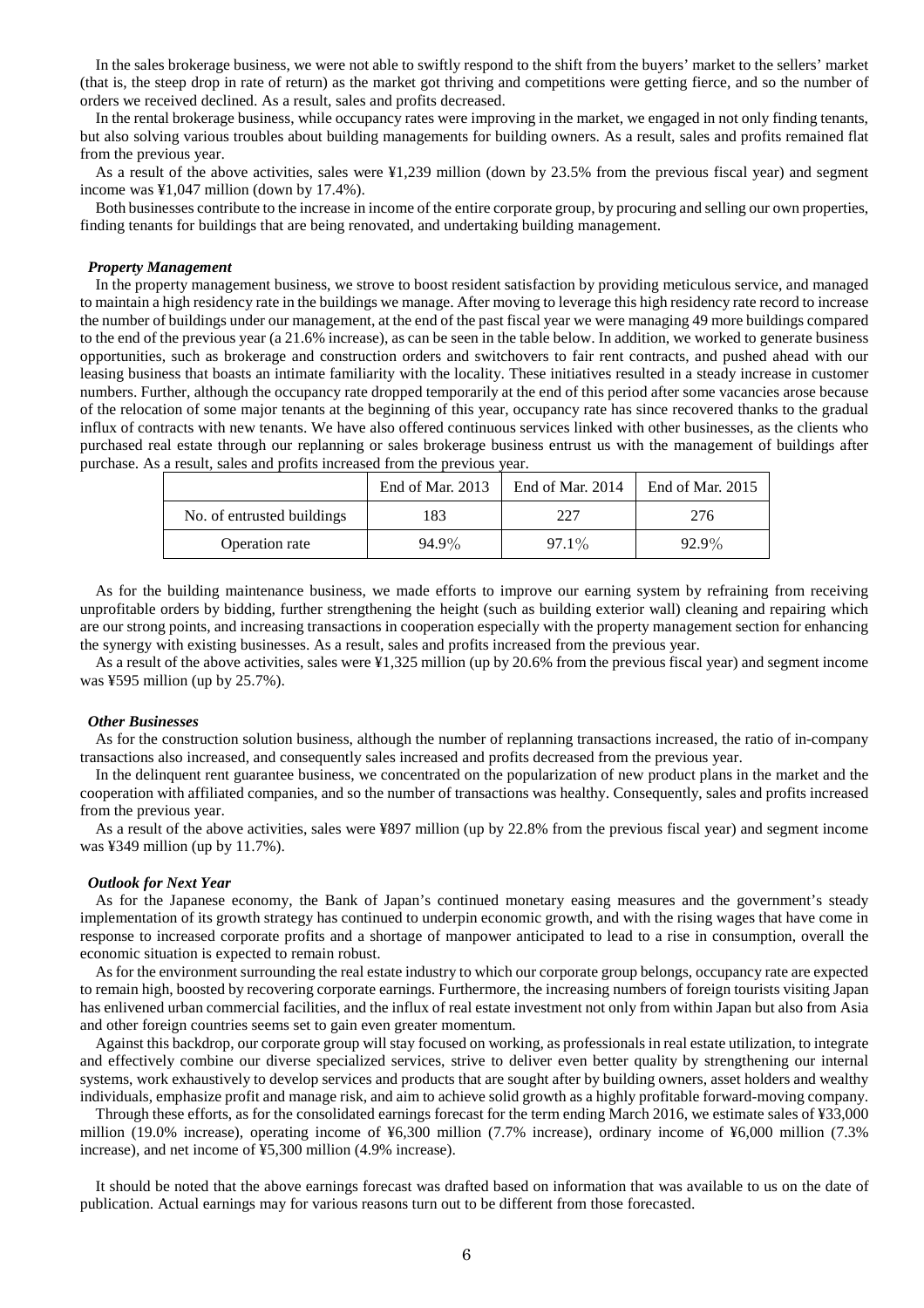## (2) Analysis of Financial Position

i) Assets, Liabilities, and Net Assets

The current assets at the end of this consolidated fiscal year were ¥37,452 million, increasing ¥6,006 million from the end of the previous consolidated fiscal year, as inventory assets increased.

Cash and deposits were ¥12,686 million, increasing ¥1,506 million from the end of the previous consolidated fiscal year, as there were income of ¥1,382 million in the cash flow from operating activities, expenditures of ¥276 million from the cash flow from investing activities, and income of ¥701 million from the cash flow from financial activities, and the fixed deposit, whose deposit term is over 3 months, and derivative deposit decreased ¥304 million.

Inventory assets were ¥23,480 million, increasing ¥4,750 million from the end of the previous consolidated fiscal year, as they are mainly real estate for sale and sale in process in the replanning business and by focusing on promoting acquiring properties.

Noncurrent assets were ¥2,971 million, increasing ¥507 million from the end of the previous consolidated fiscal year, due to increase in property, plant and equipment and increases in long term guarantee deposits that are included as "others" under "investments and other assets".

Total liabilities at the end of this consolidated fiscal year were ¥17,723 million, increasing ¥2,282 million from the end of the previous consolidated fiscal year, as long-term loans payable increased, although bonds decreased. Total net assets were ¥22,701 million, increasing ¥4,231 million from the end of the previous consolidated fiscal year, as retained earnings increased because net income were posted, although minority interest decreased.

Consequently, net assets per share were ¥530.95.

Total assets as of the end of this consolidated fiscal year were ¥40,424 million, increasing ¥6,514 million from the end of the previous consolidated fiscal year.

## ii) Cash Flow

Cash and cash equivalents (hereinafter called "cash") as of the end of this consolidated fiscal year were ¥11,212 million, increasing ¥1,810 million from the beginning of this consolidated fiscal year. This is mainly the result of inventory assets increasing in value by ¥5,200 million and expenditures of ¥8,385 million to repayment of long-term loans payable, although there were ¥11,155 million of proceeds from long-term loans payable, ¥5,574 million of income before income taxes and minority interests.

Each cash flow for this consolidated fiscal year and related factors are as follows:

## *Cash flow from operating activity*

Cash obtained for operating activity were ¥1,382 million (previous term: expenditures of ¥6,827 million). This was mainly because inventory assets increased in value by ¥5,200 million, although there were an income before income taxes and minority interests of ¥5,574 million, depreciation and amortization of ¥509 million, and increase in notes and accounts payable-trade of ¥308 million.

### *Cash flow from investing activity*

The cash used for investing activities was ¥276 million (previous term: expenditures of ¥1,338 million). This was mainly due to ¥3,482 million of payments into time deposits and ¥375 million in purchase of property, plant and equipment, although there was ¥3,546 million of proceeds from refunds of fixed deposits.

### *Cash flow from financing activity*

Cash obtained from financing activity was ¥701 million (previous term: income of ¥7,573 million). This was mainly due to ¥11,155 million of proceeds from long-term loans, although there was ¥8,385 million of repayment of long-term loans payable and ¥1,195 million of redemption of bonds.

|                                              |          | FY Ended March   FY Ended March | FY Ended March   FY Ended March   FY Ended March |          |          |
|----------------------------------------------|----------|---------------------------------|--------------------------------------------------|----------|----------|
|                                              | 31, 2011 | 31, 2012                        | 31, 2013                                         | 31, 2014 | 31, 2015 |
| Equity ratio $(\%)$                          | 43.3     | 57.5                            | 68.5                                             | 53.7     | 56.2     |
| Equity ratio on market<br>price basis $(\%)$ | 25.8     | 57.8                            | 246.9                                            | 179.5    | 117.0    |
| Debt repayment period<br>(years)             |          | 4.4                             | -                                                |          | 1.012.0  |
| Interest coverage ratio<br>(times)           |          | 7.9                             |                                                  |          | 5.9      |

(Reference) Changes in Cash Flow Related Indices

Equity ratio: equity capital/total assets

Market value basis equity ratio: total market value of stock/total assets Debt repayment period: interest-bearing debt/operating cash flow Interest coverage ratio: operating cash flow/interest payments

(Note 1) Stock Market Capitalization is calculated as Term End Stock Closing Price x Number of Issued Shares at Term End. (Note 2) Operating Cash Flow uses the cash flow from operating activity of the Consolidated Cash Flow Statement of Accounts. (Note 3) Interest Bearing Liabilities include all liabilities on which interest is being paid of the liabilities included on the Consolidated Balance Sheet. Further, regarding interest payments, the payment amount of interest from the Consolidated Cash Flow Statement of Accounts is used.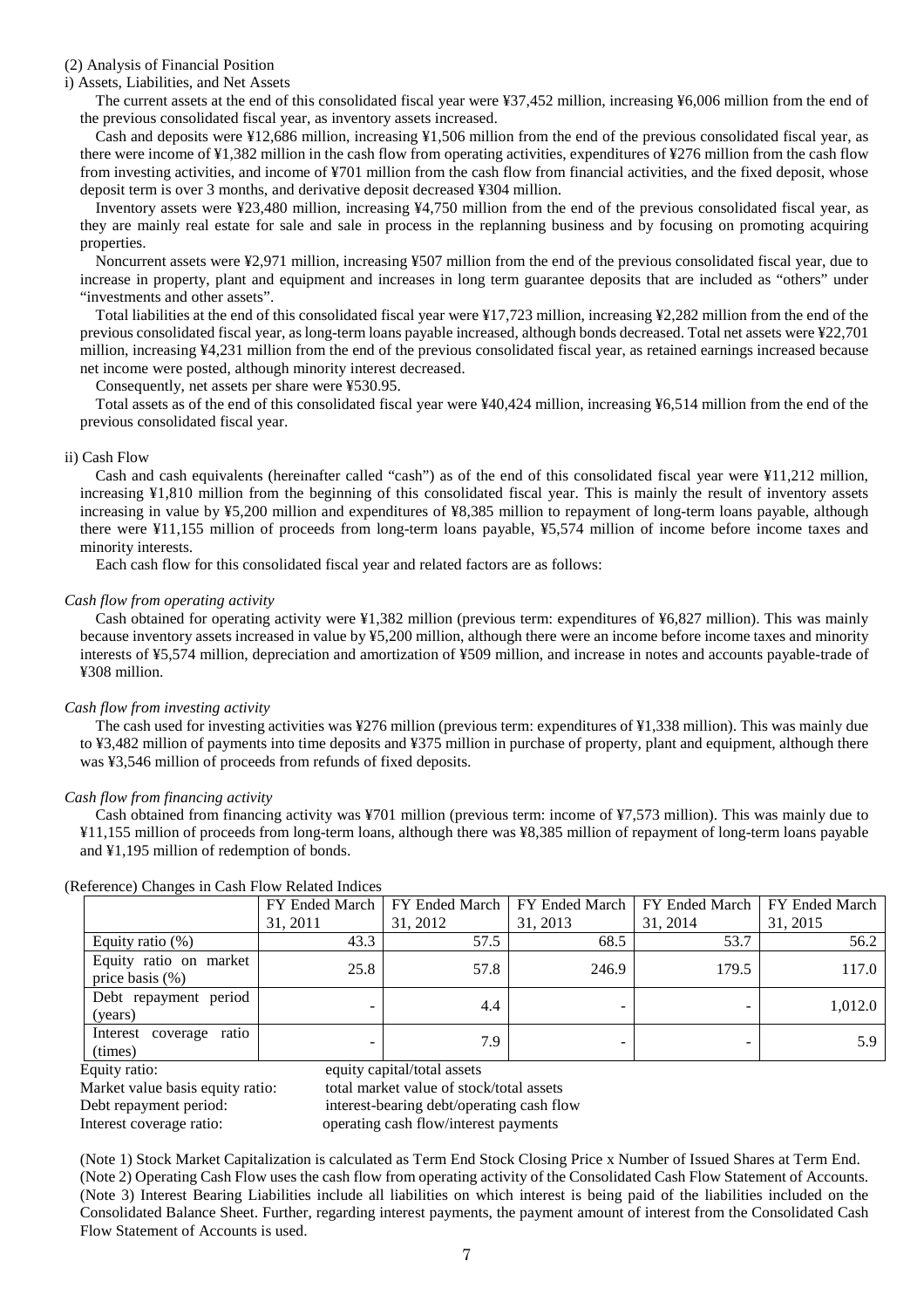(Note 4) For the Cash Flow to Interest Bearing Liabilities Ratio and Interest Coverage Ratio for Fiscal Years ended March 31, 2011, March 31, 2013 and March 31, 2014, they are not recorded because the operating cash flow is negative.

(3) Basic Policy for Profit Allocation and the Dividends for the Current and Next Terms

Our company has the basic policy of returning profits to shareholders in a long-term, stable basis and enriching retained earnings to respond to the changes in the business environment flexibly.

The term-end dividend for the term ended March 2015 is ¥16.5 per share under the above mentioned policy.

This matter is to be discussed at the annual meeting of shareholders scheduled in June 2015.

The dividend for the next term ending March 2016 is planned to be ¥17.5 per share.

## **2. Management Policy**

(1) The Company's Fundamental Management Policy

Our corporate group conducts business guided by a fundamental management policy that is comprised of the following mission statement and corporate philosophy.

#### Management Principal

"While protecting all our employees, and pursuing their physical and psychological wellbeing, we work in a spirit of harmony to contribute to the prosperity of society and the human race."

## Corporate Philosophy

"Through our work, we employees shall put abundant enthusiasm into developing our knowledge, skills and characters, and we shall dedicate ourselves to utilizing and distributing real estate stock so as to prevent the wasting of non-reproducible resources and contribute to the lasting prosperity of the human race and all living things."

#### (2) Target Managerial Indexes

Our corporate group aims to produce enduring growth in the long term, and we emphasize capital adequacy ratio from the point of view of financial stability, ordinary profit margin, etc., from the point of view of profitability and productivity.

#### (3) Corporate Management Strategy in the Mid to Long Terms

 Our corporate group has defined its client base as being made up of building owners, asset holders and wealthy individuals, and by staying by their side and resolving any real estate-related difficulties that they might have, we aim, as professionals in real estate utilization, to be a real estate company that will be loved and chosen by customers. Working mainly with small to medium sized buildings in the Tokyo metropolitan area, we make it our policy not only to work on the property itself, but also to bring happiness to property owners and to focus on resolving any difficulties that they may have. As a foundation for this work, by training our employees based on a philosophy that is summed up in the word "altruism", we train human resources who are able to put the happiness of others first and do work that is beneficial to society, and we thereby strive to earn our customers' trust (we believe that our people are our fortune, and so we write "human *resources*" with the character meaning "fortune").

As for the environment in which our corporate group operates, given the marked improvement in vacancy rates in downtown office buildings and the gradual and sustained rise in rental standards, and against the backdrop of favorable financing conditions and the weak yen, etc., the drive to purchase Japanese real estate, primarily among foreign investors, remains high. Furthermore, as described below, we have developed a three-pronged strategy for future growth in response to three factors: the shift from a deflationary mindset to an inflationary mindset; the greater strengthening of international ties, particularly with Asian countries, as evidenced by the increasing numbers of foreign tourists visiting Japan; and mid-term changes in business conditions including the progress of urban re-modeling in preparation for the Tokyo Olympics. The strategy involves "1. Expanding Operations," "2. M&A," and "3. Overseas Expansion."

#### 1. Expanding Current Business

We will strive to further extend our market penetration, with the office market in the center of Tokyo, the world's largest metropolitan area, as our main battlefield.

In addition to expanding our network of branches and continuing to work on improving the quality of our various services, we will also ascertain our customers' needs, both obvious and subtle, and work to expand our service lineup. Furthermore, in order to further improve customer satisfaction, we will train our personnel to build close relationships with each individual client and to devise proposals that are optimally tailored to them, and we shall also work on structural improvements including improvements to the customer system.

Moreover, we will work on projects to utilize and operate urban spaces in order to make effective use of our clients' assets, and in order to invigorate cities by responding to changes in urban structure and making effective use of social infrastructure stock. Already, in September 2014, we started a small 33-room office project in Okachimachi (fully occupied at the time of publication), and in April 2015 we opened a time rental event space and rental meeting rooms in front of Tokyo Station as a rental space project. As seen in these examples, we see our buildings as more than just rental spaces; we put a lot of thought into their potential and generate, combine and link different sources of added value to develop proposals for new building projects.

### 2. M&A

We see the utilization of M&A as an effective choice in helping us make further progress in providing better client-oriented services.

As the scope of our projects expands, underdeveloped related sectors, including building construction, facilities, and housing management, are importantly positioned to develop alongside us. We will rapidly acquire the platforms, personnel and technology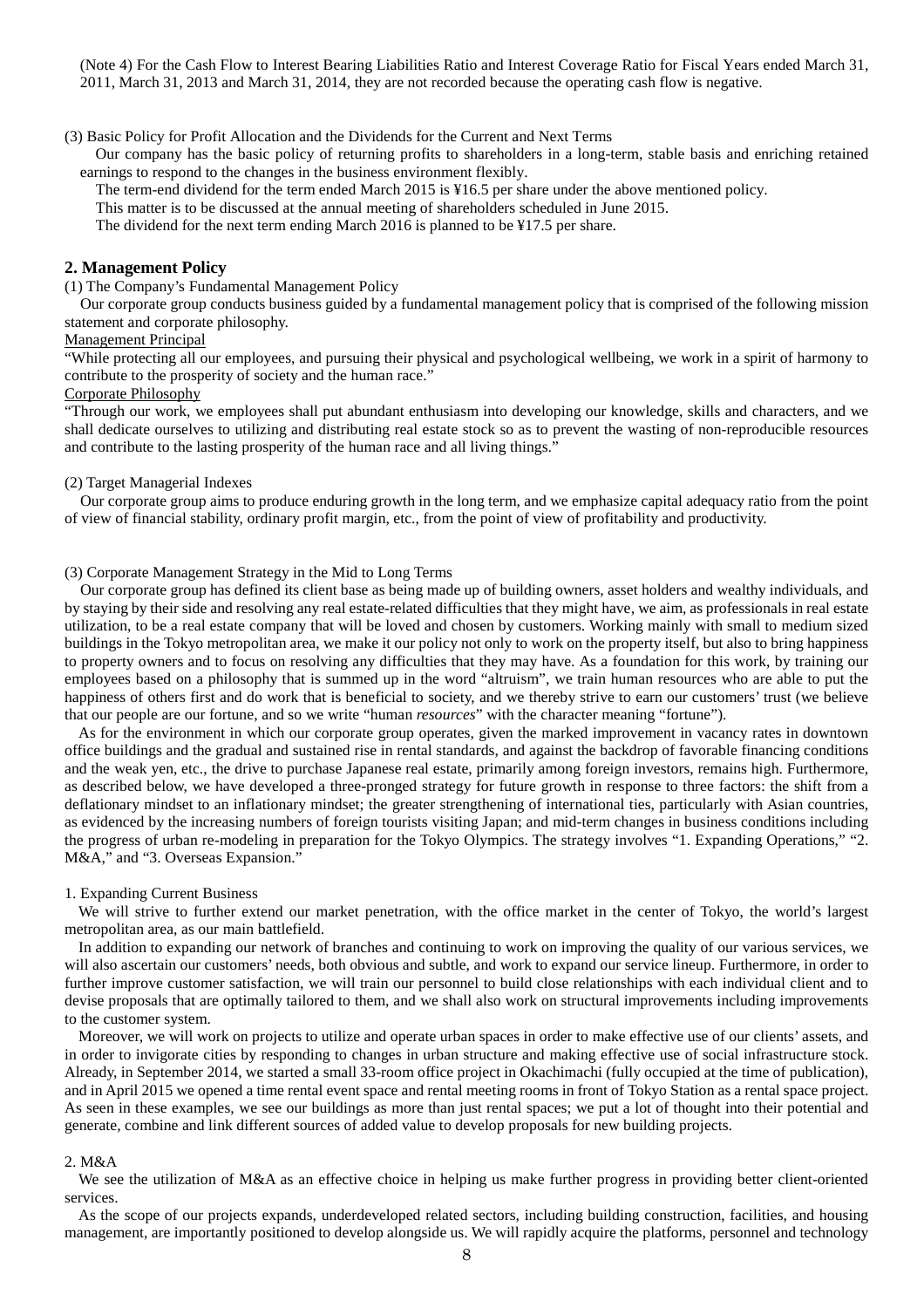for our projects, and strive for growth and development by moving ahead with capital tie-ups and business alliances in order to provide our clients with optimal services that are responsive to changes in the environment.

#### 3. Overseas Business Expansion

It has been two years since we started our overseas businesses, and our corporate group counts an increasing number of foreign asset holders and affluent individuals among its clients. We will pursue the following two policies with the aim of making further progress overseas, with a particular focus on Asia.

1. Further promote inbound investment by providing Asia's burgeoning affluent classes with real estate investment opportunities in Tokyo, the city with the largest economy in the world.

2. Pursue outbound investment by aiming, first, to provide Japan's affluent classes with real estate investment opportunities in fast-growing Asian metropolises, and second, to develop projects, targeted at high-earners, that help support regional cities and economies and contribute to the wellbeing of the people living in those regions.

Strongly encouraging our employees in their evolution and development, we aim to become an organization where each and every employee can experience the satisfaction that comes through taking on challenges. We will clearly delineate our policy, unlock the potential of our personnel, connect with more external collaborators, improve our capacity to deal with asset holders' difficulties, and work toward Asian growth in our capacity as a port of call for affluent Asian investors.

We aim to maintain our ordinary profit margin at 20% or higher, develop ourselves while managing risk, pro-actively enter niche markets, and continue to move forward with greater emphasis on profit than on sales.

By staying close to our clients and working to solve any real estate-related problems that may arise, we aim to become a company of "real estate utilization professionals" that is relied on more than any in the world. Also, by uniting as a team, researching our clients' needs, providing maximal added value, and creating greater client satisfaction, we will strive to deliver greater sustainable corporate value.

### (4) Challenges the Company Must Address

Thanks to the still-favorable financing conditions surrounding the real estate market, developers and companies have a strong drive for acquisitions, and there also seems to be increasing demand from foreign investors on the back of the weak yen. Additionally, it seems that there will be greater demand for effective real estate utilization in central Tokyo, where urban regeneration work is underway in preparation for the Tokyo Olympics that will be held in five years time.

In this context, we are aware of the importance of clearly defining our business policy and strategy, and setting ourselves apart from other companies in the industry, in order to become a company that customers love and happily choose.

Our corporate group has defined its client base as being made up of building owners, asset holders and wealthy individuals, and our focus is to always provide them with individualized, tailor-made service and to solve their problems. We will use the information we gain through repeated interactions with clients to identify their needs and challenges, which we will then solve by working collaboratively across divisions, thereby providing each individual client with the ideal service and products. We believe that the superiority of our corporate group lies in the fact that we always satisfy our clients, provide them with added value, and gain their confidence.

Further, with competition to acquire properties expected to intensify going forward, we will further expand our procurement routes based not only on indexes such as expected rate of return, but also on close and multi-faceted communication with our customers.

### **3. Our Fundamental Approach to Selecting Accounting Standards**

Taking into account the capacity to compare consolidated financial statements from different periods and to compare different corporations, for the time being, our corporate group has established the policy of using Japanese standards for drafting consolidated financial statements.

Further, with regard to the application of IFRS, considering conditions both in Japan and overseas, our policy is to handle them in an appropriate manner.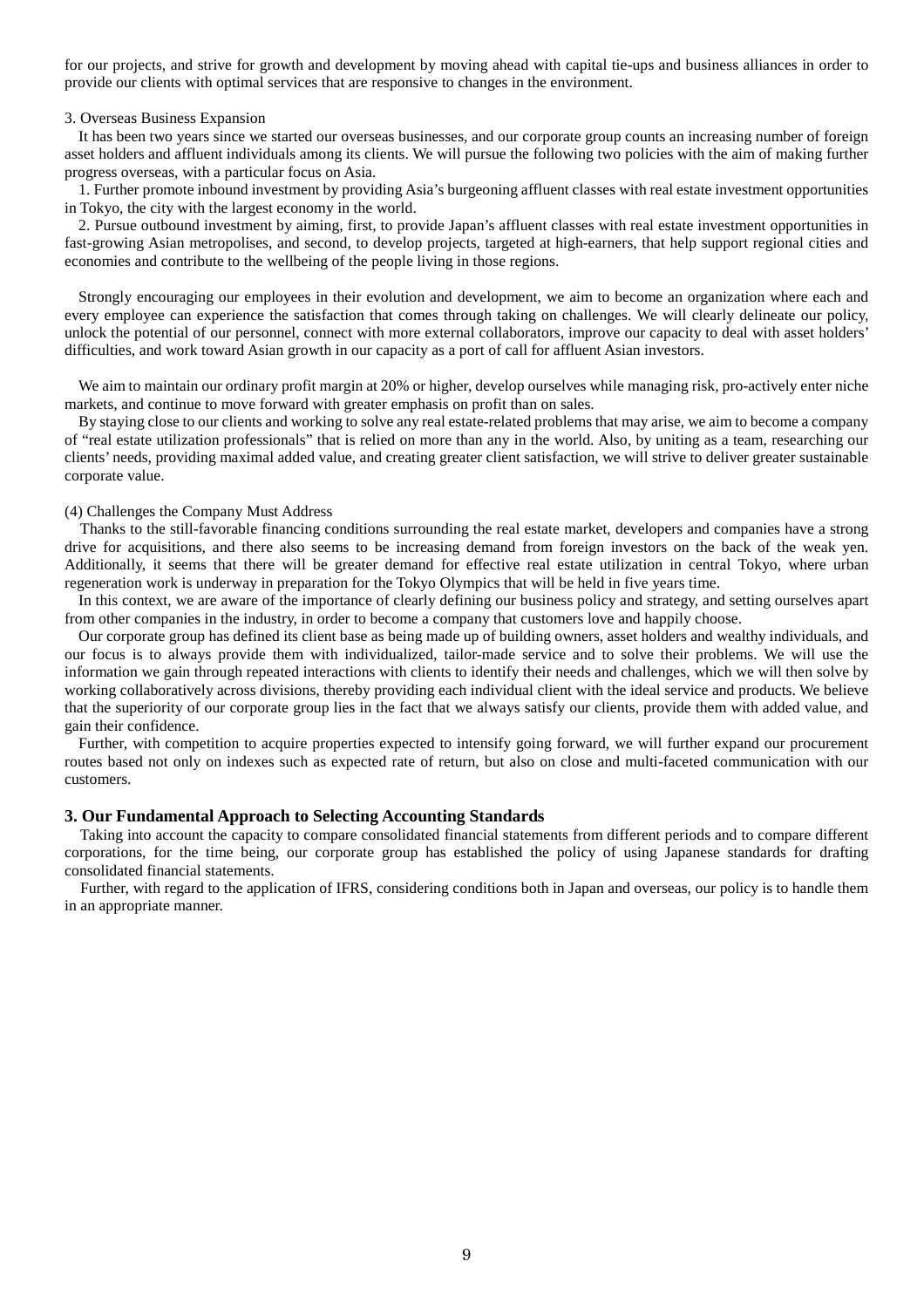## **4. Consolidated Financial Statements**

(1) Consolidated Balance Sheets

|                                     |                                                  | (Thousands of yen)                               |
|-------------------------------------|--------------------------------------------------|--------------------------------------------------|
|                                     | FY ended March 31, 2014<br>(As of March 31,2014) | FY ended March 31, 2015<br>(As of March 31,2015) |
| <b>ASSETS</b>                       |                                                  |                                                  |
| Current assets                      |                                                  |                                                  |
| Cash and deposits                   | *1,*2 11,180,325                                 | 12,686,800                                       |
| Accounts receivable-trade           | 285,231                                          | 233,535                                          |
| Real estate for sale                | *13,213,910                                      | *11,599,420                                      |
| Real estate for sale in process     | *1,*2 15,515,223                                 | ※121,880,382                                     |
| Supplies                            | 791                                              | 730                                              |
| Deferred tax assets                 | 748,356                                          | 774,725                                          |
| Other                               | ※1,※2 515,005                                    | 297,082                                          |
| Allowance for doubtful accounts     | $\triangle$ 12,425                               | $\triangle$ 19,882                               |
| Total current assets                | 31,446,419                                       | 37,452,794                                       |
| Noncurrent assets                   |                                                  |                                                  |
| Property, plant and equipment       |                                                  |                                                  |
| <b>Buildings</b>                    | 1,047,527                                        | 1,399,882                                        |
| Accumulated depreciation            | $\triangle$ 128,223                              | $\triangle$ 173,745                              |
| Buildings, net                      | ※1919,303                                        | *11,226,136                                      |
| Land                                | *11,232,679                                      | $*1,232,143$                                     |
| Other                               | 83,717                                           | 95,603                                           |
| Accumulated depreciation            | $\Delta 70,918$                                  | $\triangle 70,433$                               |
| Other, net                          | 12,799                                           | 25,169                                           |
| Total property, plant and equipment | 2,164,782                                        | 2,483,449                                        |
| Intangible assets                   |                                                  |                                                  |
| Goodwill                            | 9,375                                            | 1,875                                            |
| Other                               | 2,331                                            | 74,388                                           |
| Total intangible assets             | 11,706                                           | 76,263                                           |
| Investments and other assets        |                                                  |                                                  |
| Deferred tax assets                 | 9,575                                            | 2,083                                            |
| Other                               | 283,351                                          | 414,572                                          |
| Allowance for doubtful accounts     | $\Delta$ 5,402                                   | $\triangle 4,587$                                |
| Total investments and other assets  | 287,524                                          | 412,069                                          |
| Total noncurrent assets             | 2,464,013                                        | 2,971,783                                        |
| Total assets                        | 33,910,433                                       | 40,424,577                                       |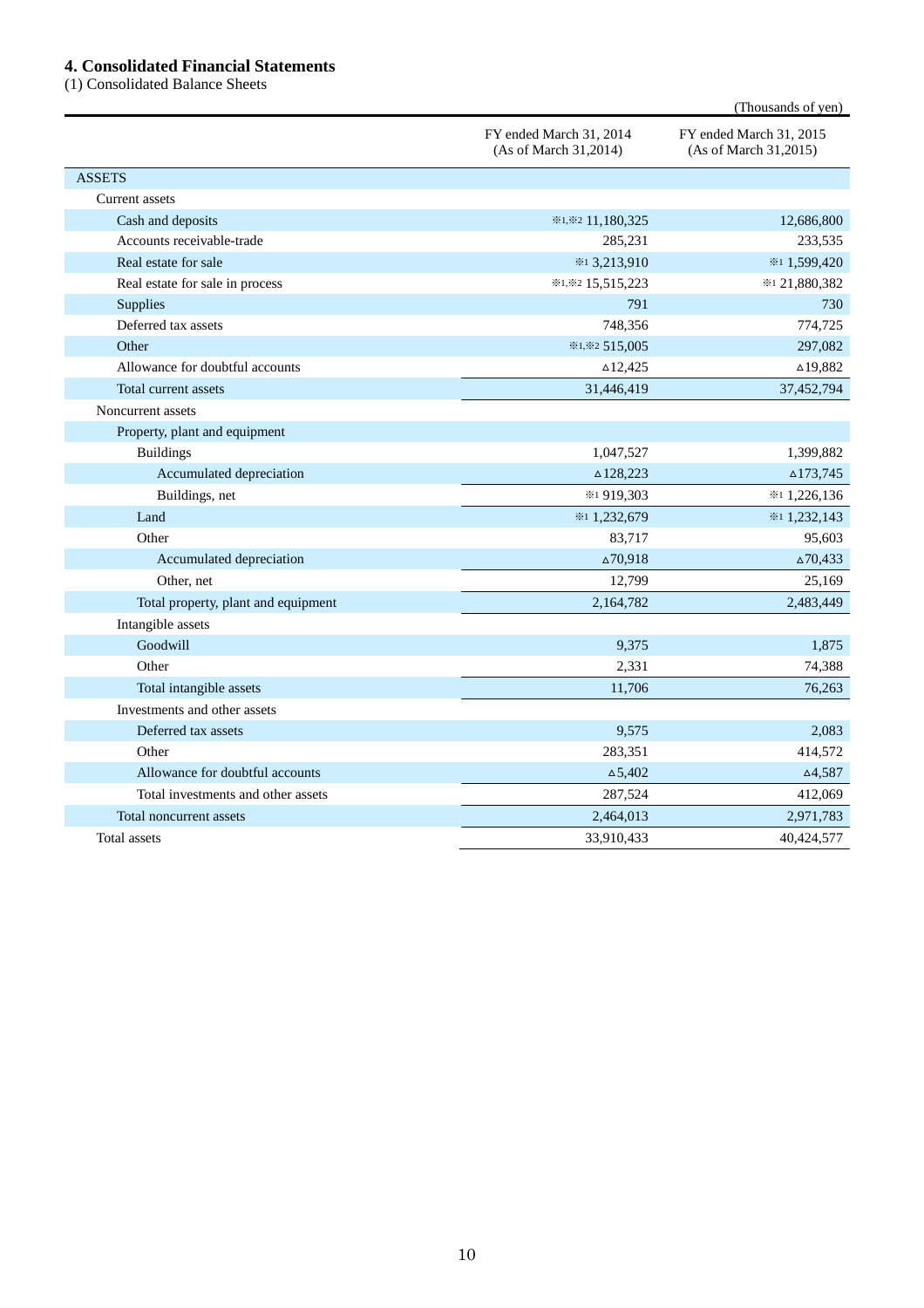|                                                       |                                                  | (Thousands of yen)                               |
|-------------------------------------------------------|--------------------------------------------------|--------------------------------------------------|
|                                                       | FY ended March 31, 2014<br>(As of March 31,2014) | FY ended March 31, 2015<br>(As of March 31,2015) |
| <b>LIABILITIES</b>                                    |                                                  |                                                  |
| <b>Current liabilities</b>                            |                                                  |                                                  |
| Accounts payable-trade                                | 411,085                                          | 606,061                                          |
| Short-term loans payable                              | *1 347,500                                       |                                                  |
| Current portion of bonds                              | ※1,※2 17,014                                     | ※1 40,000                                        |
| Current portion of long-term loans payable            | $*1642,360$                                      | ※1 964,484                                       |
| Income taxes payable                                  | 266,448                                          | 221,154                                          |
| Provision for bonuses                                 | 87,499                                           | 109,208                                          |
| Provision for directors' bonuses                      | 20,000                                           | 30,000                                           |
| Construction warranty reserve                         | 34,800                                           | 22,100                                           |
| Provision for loss on guarantees for rent             | 6,561                                            | 22,361                                           |
| Other                                                 | 1,190,179                                        | 1,535,214                                        |
| Total current liabilities                             | 3,023,449                                        | 3,550,585                                        |
| Noncurrent liabilities                                |                                                  |                                                  |
| Bonds payable                                         | *1,*2 1,157,986                                  | *1 340,000                                       |
| Long-term loans payable                               | $*10,201,660$                                    | * 12,648,786                                     |
| Deferred tax liabilities                              | 306                                              |                                                  |
| Provision for loss on litigation                      |                                                  | 31,000                                           |
| Other                                                 | 1,057,505                                        | 1,152,905                                        |
| Total noncurrent liabilities                          | 12,417,457                                       | 14,172,691                                       |
| <b>Total liabilities</b>                              | 15,440,906                                       | 17,723,276                                       |
| <b>NET ASSETS</b>                                     |                                                  |                                                  |
| Shareholders' equity                                  |                                                  |                                                  |
| Capital stock                                         | 8,387,211                                        | 8,387,211                                        |
| Capital surplus                                       | 2,871,767                                        | 2,871,767                                        |
| Retained earnings                                     | 6,958,425                                        | 11,434,300                                       |
| Treasury shares                                       | $\triangle$ 121                                  | $\triangle$ 174                                  |
| Total shareholders' equity                            | 18,217,283                                       | 22,693,105                                       |
| Accumulated other comprehensive income                |                                                  |                                                  |
| Valuation difference on available-for-sale securities | 1,749                                            | 2,253                                            |
| Foreign currency translation adjustment               | 493                                              | 5,941                                            |
| Total accumulated other comprehensive income          | 2,242                                            | 8,195                                            |
| Minority interest                                     | 250,000                                          |                                                  |
| Total net assets                                      | 18,469,526                                       | 22,701,300                                       |
| Total liabilities and net assets                      | 33,910,433                                       | 40,424,577                                       |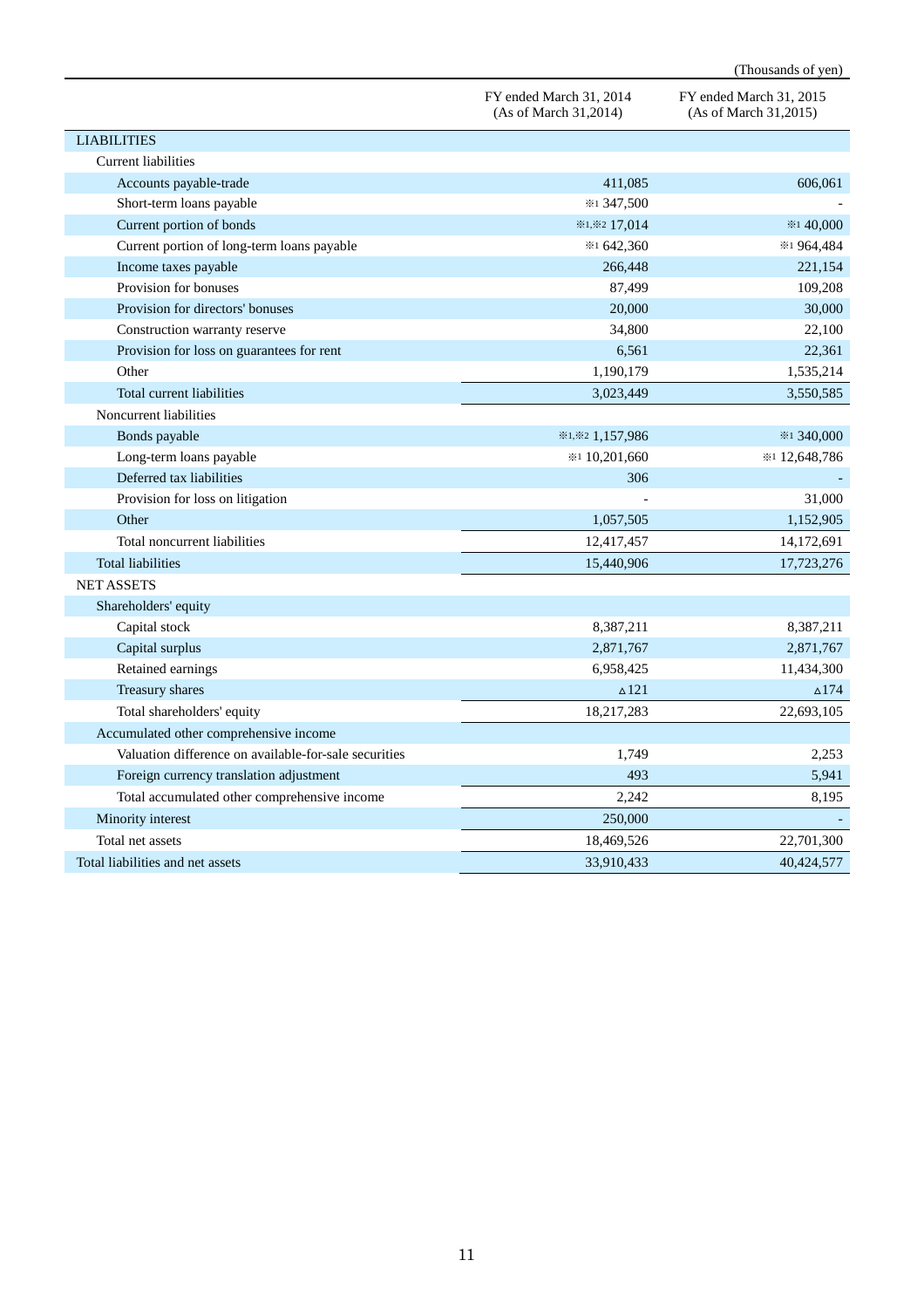## (2) Consolidated Statements of Income and Consolidated Statements of comprehensive income Consolidated Statements of Income

|                                                   |                                                           | (Thousands of yen)                                        |
|---------------------------------------------------|-----------------------------------------------------------|-----------------------------------------------------------|
|                                                   | FY ended March 31, 2014<br>(April 1,2013- March 31, 2014) | FY ended March 31, 2015<br>(April 1,2014- March 31, 2015) |
| Net sales                                         | 17,772,333                                                | 27,741,197                                                |
| Cost of sales                                     | 10,542,797                                                | 18,757,583                                                |
| Gross profit                                      | 7,229,536                                                 | 8,983,613                                                 |
| Selling, general and administrative expenses      | *12,698,160                                               | $*13,133,004$                                             |
| Operating income                                  | 4,531,375                                                 | 5,850,609                                                 |
| Non-operating income                              |                                                           |                                                           |
| Interest income                                   | 3,893                                                     | 8.219                                                     |
| Dividends income                                  | 470                                                       | 477                                                       |
| Interest on refund                                | 1,977                                                     | 508                                                       |
| Subsidy income                                    | 2,800                                                     | 5,040                                                     |
| Other                                             | 3,510                                                     | 1,105                                                     |
| Total non-operating income                        | 12,652                                                    | 15,350                                                    |
| Non-operating expenses                            |                                                           |                                                           |
| Interest expenses                                 | 144,117                                                   | 235,614                                                   |
| Finance costs                                     | 36,910                                                    | 20,989                                                    |
| Stock issuance cost                               | 1,434                                                     |                                                           |
| Other                                             | 20,012                                                    | 16,013                                                    |
| Total non-operating expenses                      | 202,474                                                   | 272,618                                                   |
| Ordinary income                                   | 4,341,553                                                 | 5,593,341                                                 |
| Extraordinary income                              |                                                           |                                                           |
| Gain on sales of noncurrent assets                | <b>*279</b>                                               | ※2 14,017                                                 |
| Total extraordinary income                        | 79                                                        | 14,017                                                    |
| <b>Extraordinary loss</b>                         |                                                           |                                                           |
| Loss on retirement of noncurrent assets           | *3 286                                                    | *3 647                                                    |
| Provision for loss on litigation                  |                                                           | 31,000                                                    |
| Amortization of goodwill                          | *4 337,061                                                |                                                           |
| Other                                             | 1,796                                                     | 1,220                                                     |
| Total extraordinary losses                        | 339,144                                                   | 32,867                                                    |
| Income before income taxes and minority interests | 4,002,488                                                 | 5,574,492                                                 |
| Income taxes-current                              | 288,281                                                   | 452,566                                                   |
| Income taxes-deferred                             | $\triangle 306,075$                                       | $\triangle$ 19,292                                        |
| Total income taxes                                | $\triangle$ 17,793                                        | 433,274                                                   |
| Income before minority interests                  | 4,020,281                                                 | 5, 141, 217                                               |
| Minority interests in income (loss)               | $\triangle$ 100                                           | 88,145                                                    |
| Net income                                        | 4,020,381                                                 | 5,053,072                                                 |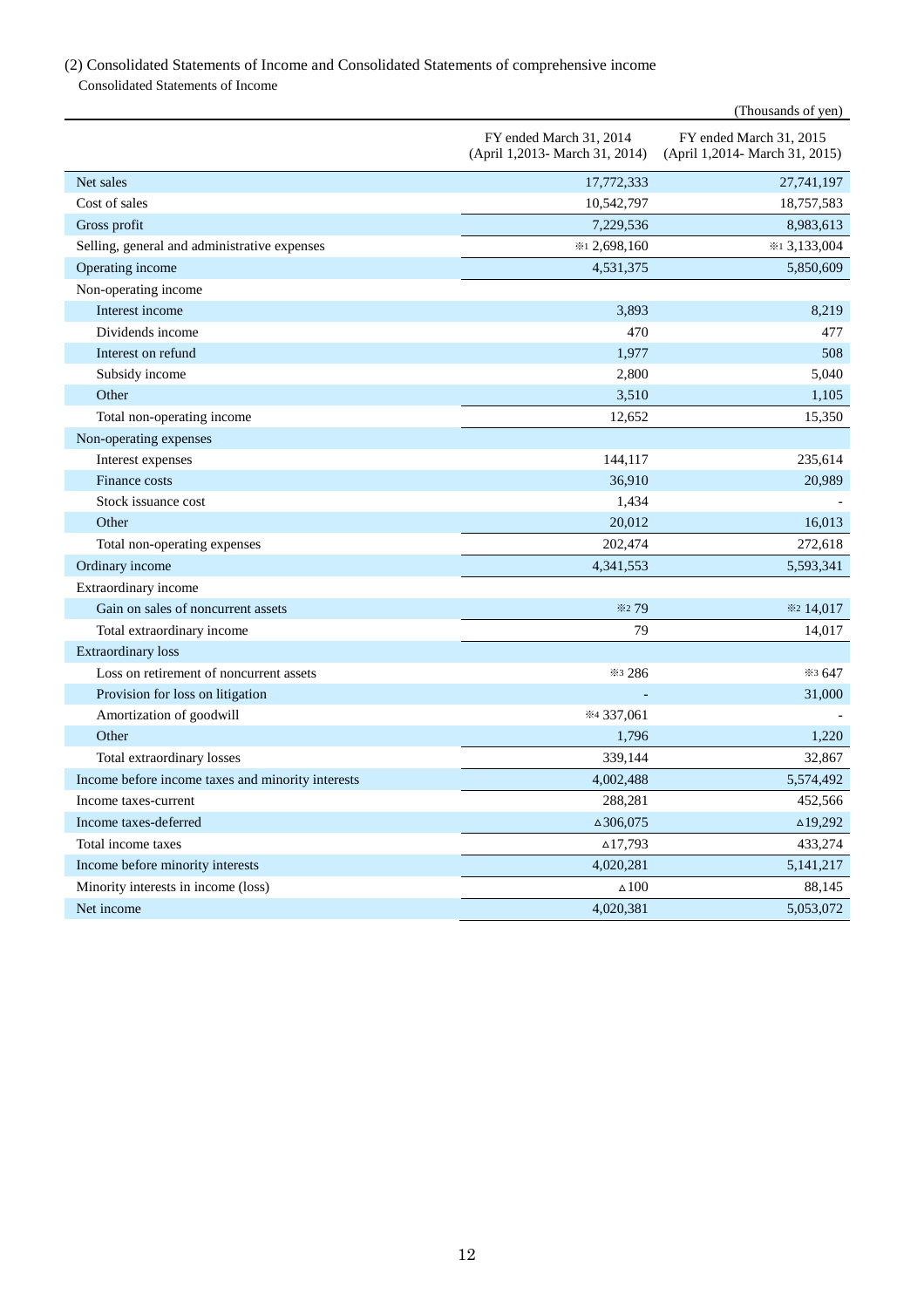Consolidated Statements of comprehensive income

|                                                           | FY ended March 31, 2014<br>(April 1,2013 - March 31, 2014) | FY ended March 31, 2015<br>(April 1,2014- March 31, 2015) |
|-----------------------------------------------------------|------------------------------------------------------------|-----------------------------------------------------------|
| Income before minority interests                          | 4,020,281                                                  | 5, 141, 217                                               |
| Other comprehensive income                                |                                                            |                                                           |
| Valuation difference on available-for-sale securities     | $\triangle$ 857                                            | 503                                                       |
| Foreign currency translation adjustment                   | 2,140                                                      | 5,448                                                     |
| Total other comprehensive income                          | $*1.282$                                                   | $*5,952$                                                  |
| Comprehensive income                                      | 4,021,564                                                  | 5,147,170                                                 |
| Comprehensive income attributable to                      |                                                            |                                                           |
| Comprehensive income attributable to owners of the parent | 4,021,664                                                  | 5,059,025                                                 |
| Comprehensive income attributable to minority interests   | $\triangle$ 100                                            | 88.145                                                    |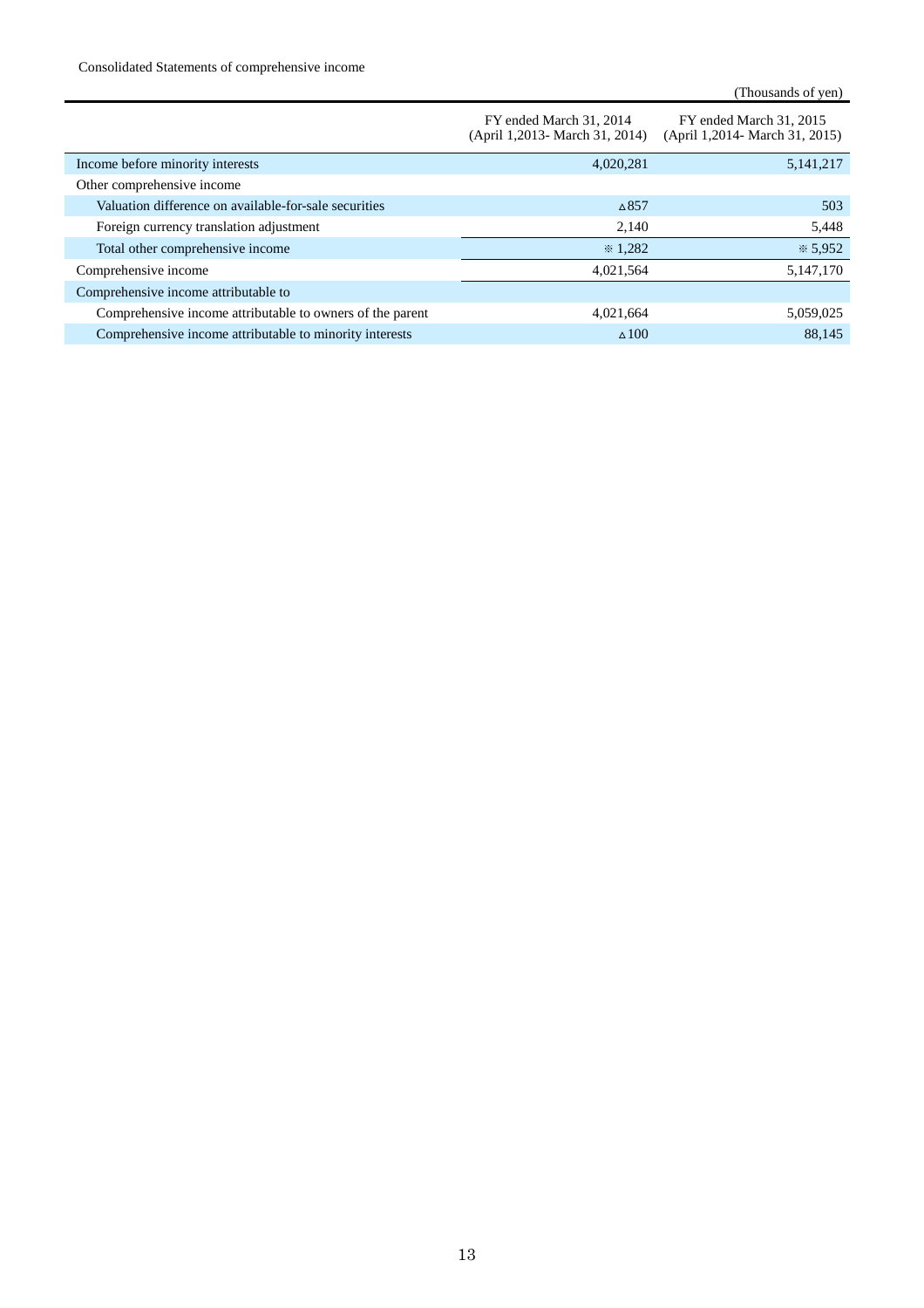# (3) Consolidated Statements of Changes in Net Assets

Previous Fiscal Year (From April 1, 2013 to March 31, 2014)

|                                                            | Shareholders' equity |                 |                   |                 |                               |
|------------------------------------------------------------|----------------------|-----------------|-------------------|-----------------|-------------------------------|
|                                                            | Capital stock        | Capital surplus | Retained earnings | Treasury shares | Total shareholders'<br>equity |
| Balance at the beginning<br>of current period              | 8,387,211            | 2,871,767       | 3,301,465         |                 | 14,560,445                    |
| Changes of items during<br>the period                      |                      |                 |                   |                 |                               |
| Dividends from surplus                                     |                      |                 | △363,421          |                 | △363,421                      |
| Net income                                                 |                      |                 | 4,020,381         |                 | 4,020,381                     |
| of<br>Purchase<br>treasury<br>shares                       |                      |                 |                   | $\Delta$ 121    | $\Delta$ 121                  |
| Net changes of items<br>other than shareholders'<br>equity |                      |                 |                   |                 |                               |
| changes of items<br>Total<br>during the period             |                      |                 | 3,656,959         | $\Delta$ 121    | 3,656,838                     |
| Balance at the end of<br>current period                    | 8,387,211            | 2,871,767       | 6,958,425         | $\triangle$ 121 | 18,217,283                    |

|                                                            |                                                             | Accumulated other comprehensive income     |                                                 |                    |                  |
|------------------------------------------------------------|-------------------------------------------------------------|--------------------------------------------|-------------------------------------------------|--------------------|------------------|
|                                                            | Valuation difference on<br>available-for-sale<br>securities | Foreign currency<br>translation adjustment | Total accumulated other<br>comprehensive income | Minority interests | Total net assets |
| Balance at the beginning<br>of current period              | 2,606                                                       | $\Delta$ 1,647                             | 959                                             |                    | 14,561,404       |
| Changes of items during<br>the period                      |                                                             |                                            |                                                 |                    |                  |
| Dividends from surplus                                     |                                                             |                                            |                                                 |                    | △363,421         |
| Net income                                                 |                                                             |                                            |                                                 |                    | 4,020,381        |
| Purchase of<br>treasury<br>shares                          |                                                             |                                            |                                                 |                    | $\triangle$ 121  |
| Net changes of items<br>other than shareholders'<br>equity | $\Delta$ 857                                                | 2,140                                      | 1,282                                           | 250,000            | 251,282          |
| changes of<br>items<br>Total<br>during the period          | $\Delta$ 857                                                | 2,140                                      | 1,282                                           | 250,000            | 3,908,121        |
| Balance at the end of<br>current period                    | 1,749                                                       | 493                                        | 2,242                                           | 250,000            | 18,469,526       |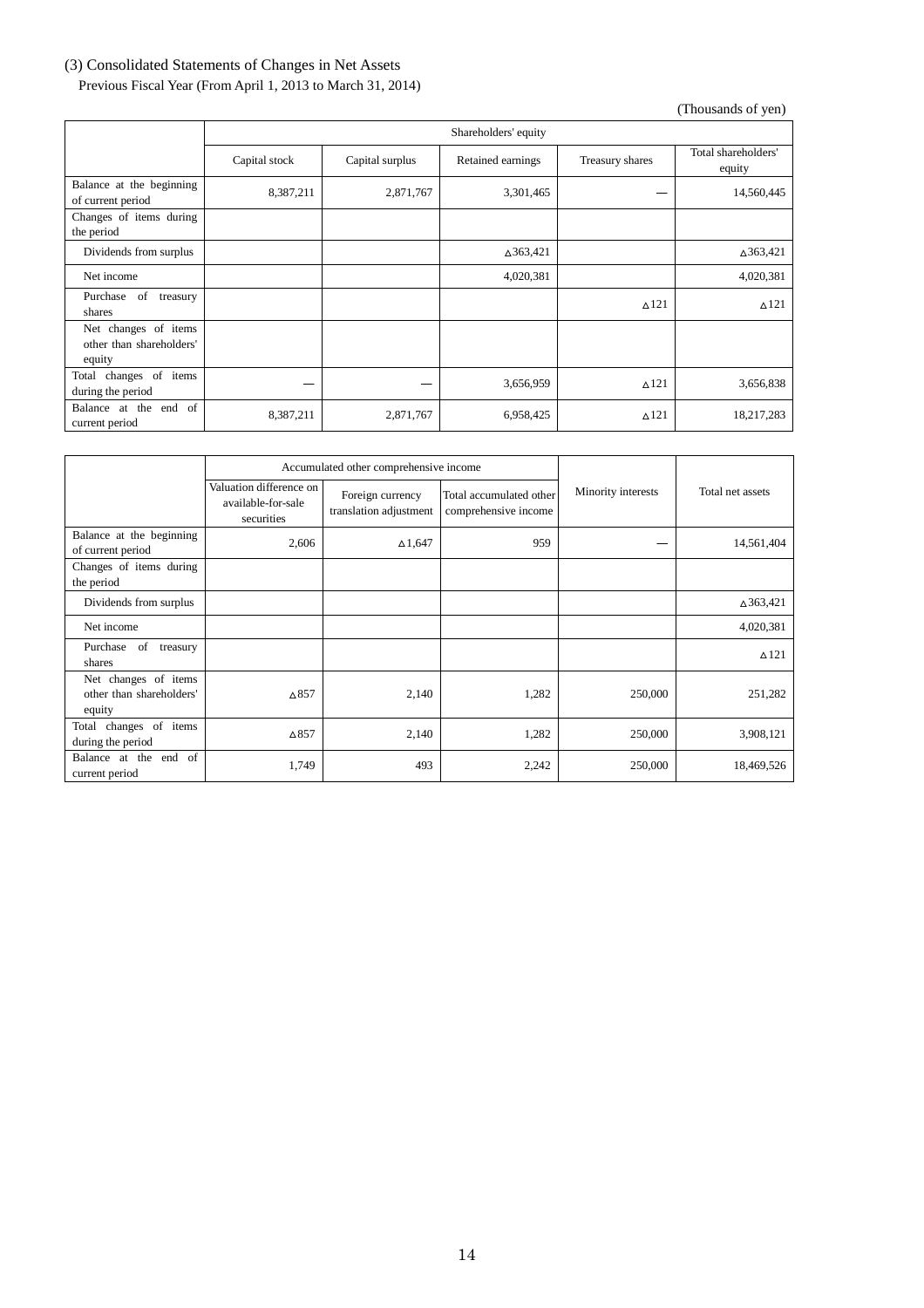## Current Fiscal Year (From April 1, 2014 to March 31, 2015)

|                                                            | Shareholders' equity |                 |                   |                 |                               |
|------------------------------------------------------------|----------------------|-----------------|-------------------|-----------------|-------------------------------|
|                                                            | Capital stock        | Capital surplus | Retained earnings | Treasury shares | Total shareholders'<br>equity |
| Balance at the beginning<br>of current period              | 8,387,211            | 2,871,767       | 6,958,425         | $\triangle$ 121 | 18,217,283                    |
| Changes of items during<br>the period                      |                      |                 |                   |                 |                               |
| Dividends from surplus                                     |                      |                 | △577,197          |                 | ∆577,197                      |
| Net income                                                 |                      |                 | 5,053,072         |                 | 5,053,072                     |
| Purchase of<br>treasury<br>shares                          |                      |                 |                   | $\Delta$ 52     | $\Delta$ 52                   |
| Net changes of items<br>other than shareholders'<br>equity |                      |                 |                   |                 |                               |
| changes of items<br>Total<br>during the period             |                      |                 | 4,475,875         | $\Delta$ 52     | 4,475,822                     |
| Balance at the end of<br>current period                    | 8,387,211            | 2,871,767       | 11,434,300        | $\Delta$ 174    | 22,693,105                    |

|                                                            | Accumulated other comprehensive income                      |                                            |                                                 |                    |                           |
|------------------------------------------------------------|-------------------------------------------------------------|--------------------------------------------|-------------------------------------------------|--------------------|---------------------------|
|                                                            | Valuation difference on<br>available-for-sale<br>securities | Foreign currency<br>translation adjustment | Total accumulated other<br>comprehensive income | Minority interests | Total net assets          |
| Balance at the beginning<br>of current period              | 1,749                                                       | 493                                        | 2,242                                           | 250,000            | 18,469,526                |
| Changes of items during<br>the period                      |                                                             |                                            |                                                 |                    |                           |
| Dividends from surplus                                     |                                                             |                                            |                                                 |                    | ∆577,197                  |
| Net income                                                 |                                                             |                                            |                                                 |                    | 5,053,072                 |
| Purchase of<br>treasury<br>shares                          |                                                             |                                            |                                                 |                    | $\triangle$ <sup>52</sup> |
| Net changes of items<br>other than shareholders'<br>equity | 503                                                         | 5,448                                      | 5,952                                           | $\Delta$ 250,000   | △244,047                  |
| changes of items<br>Total<br>during the period             | 503                                                         | 5,448                                      | 5,952                                           | $\Delta$ 250,000   | 4,231,774                 |
| Balance at the end of<br>current period                    | 2,253                                                       | 5,941                                      | 8,195                                           |                    | 22,701,300                |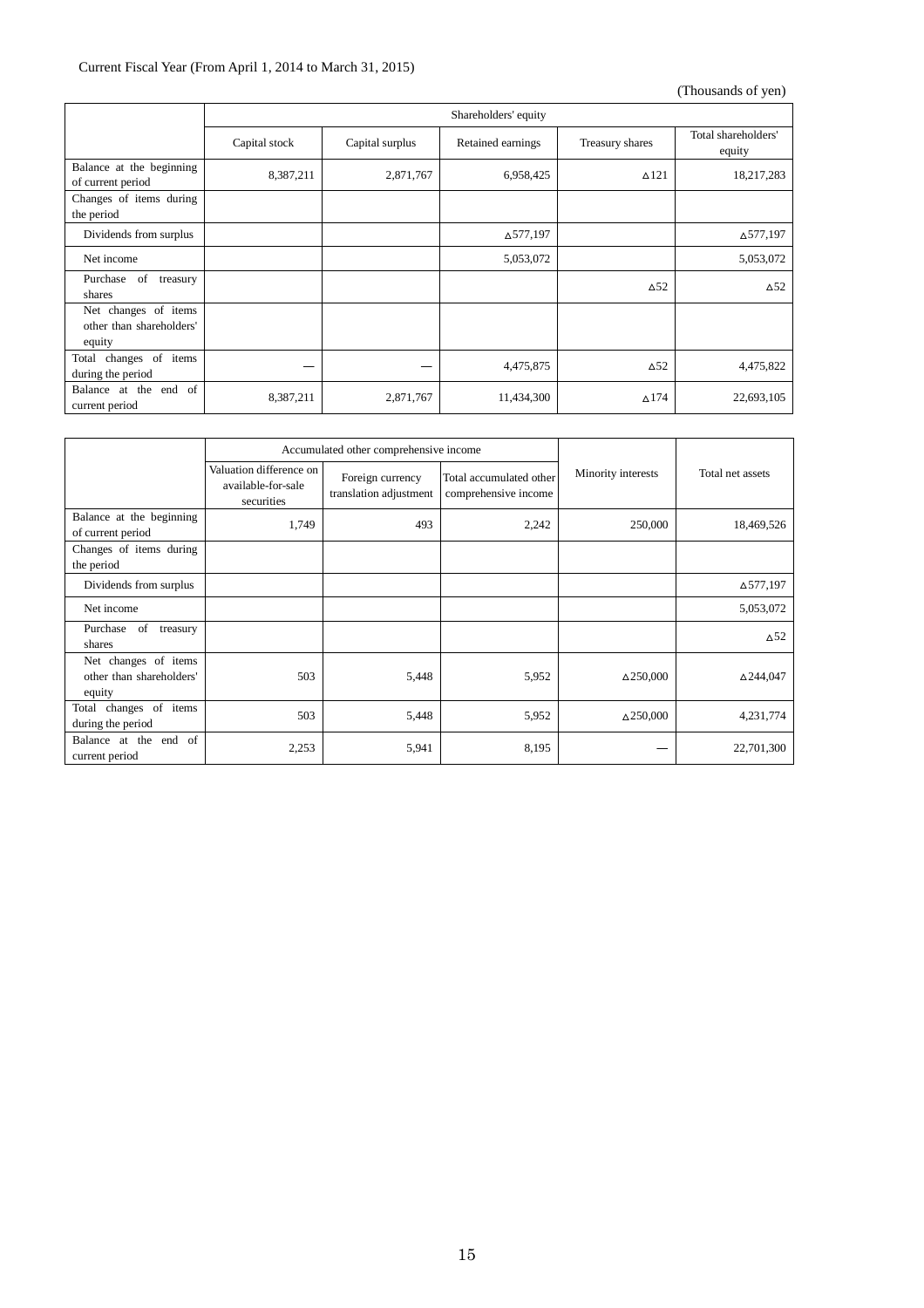## (4) Consolidated Statements of Cash Flows

|                                                                  | FY ended March 31, 2014<br>(April 1,2013- March 31, 2014) | FY ended March 31, 2015<br>(April 1,2014- March 31, 2015) |
|------------------------------------------------------------------|-----------------------------------------------------------|-----------------------------------------------------------|
| Net cash provided by (used in) operating activities              |                                                           |                                                           |
| Income before income taxes and minority interests                | 4,002,488                                                 | 5,574,492                                                 |
| Depreciation and amortization                                    | *2 273,261                                                | *2 509,235                                                |
| Amortization of goodwill                                         | 386,693                                                   | 7,500                                                     |
| Increase (decrease) in allowance for doubtful accounts           | 5,063                                                     | 6,641                                                     |
| Increase (decrease) in provision for bonuses                     | $\Delta$ 3,055                                            | 21,708                                                    |
| Increase (decrease) in provision for directors' bonuses          | 5,000                                                     | 10,000                                                    |
| Increase (decrease) in construction warranty reserve             | 7,845                                                     | $\Delta$ 12,700                                           |
| Increase (decrease) in provision for loss on guarantees for rent | 3,861                                                     | 15,800                                                    |
| Increase (decrease) in provision for office transfer             | $\Delta$ 2,381                                            |                                                           |
| Increase (decrease) in provision for loss on litigation          |                                                           | 31,000                                                    |
| Interest and dividends income                                    | $\Delta$ 4,364                                            | $\Delta 8,696$                                            |
| Interest expenses                                                | 144,117                                                   | 235,614                                                   |
| Stock issuance cost                                              | 1,434                                                     |                                                           |
| Loss (gain) on sales of noncurrent assets                        | $\Delta$ 79                                               | $\Delta$ 14,017                                           |
| Loss on retirement of noncurrent assets                          | 286                                                       | 647                                                       |
| Decrease (increase) in notes and accounts receivable-trade       | 185,874                                                   | 191,578                                                   |
| Decrease (increase) in inventories                               | △12,543,734                                               | $\Delta 5,200,257$                                        |
| Increase (decrease) in notes and accounts payable-trade          | 327,359                                                   | 308,373                                                   |
| Increase (decrease) in guarantee deposits received               | 477,814                                                   | 95,400                                                    |
| Increase (decrease) in deposits received                         | 218,845                                                   | 181,048                                                   |
| Other, net                                                       | $\Delta$ 47,169                                           | 160,064                                                   |
| Subtotal                                                         | $\Delta 6,560,839$                                        | 2,113,435                                                 |
| Interest and dividends income received                           | 4,365                                                     | 5,671                                                     |
| Interest expenses paid                                           | $\Delta$ 144,438                                          | △234,472                                                  |
| Income taxes (paid) refund                                       | $\Delta$ 126,668                                          | $\Delta$ 501,965                                          |
| Net cash provided by (used in) operating activities              | $\Delta 6,827,582$                                        | 1.382.668                                                 |